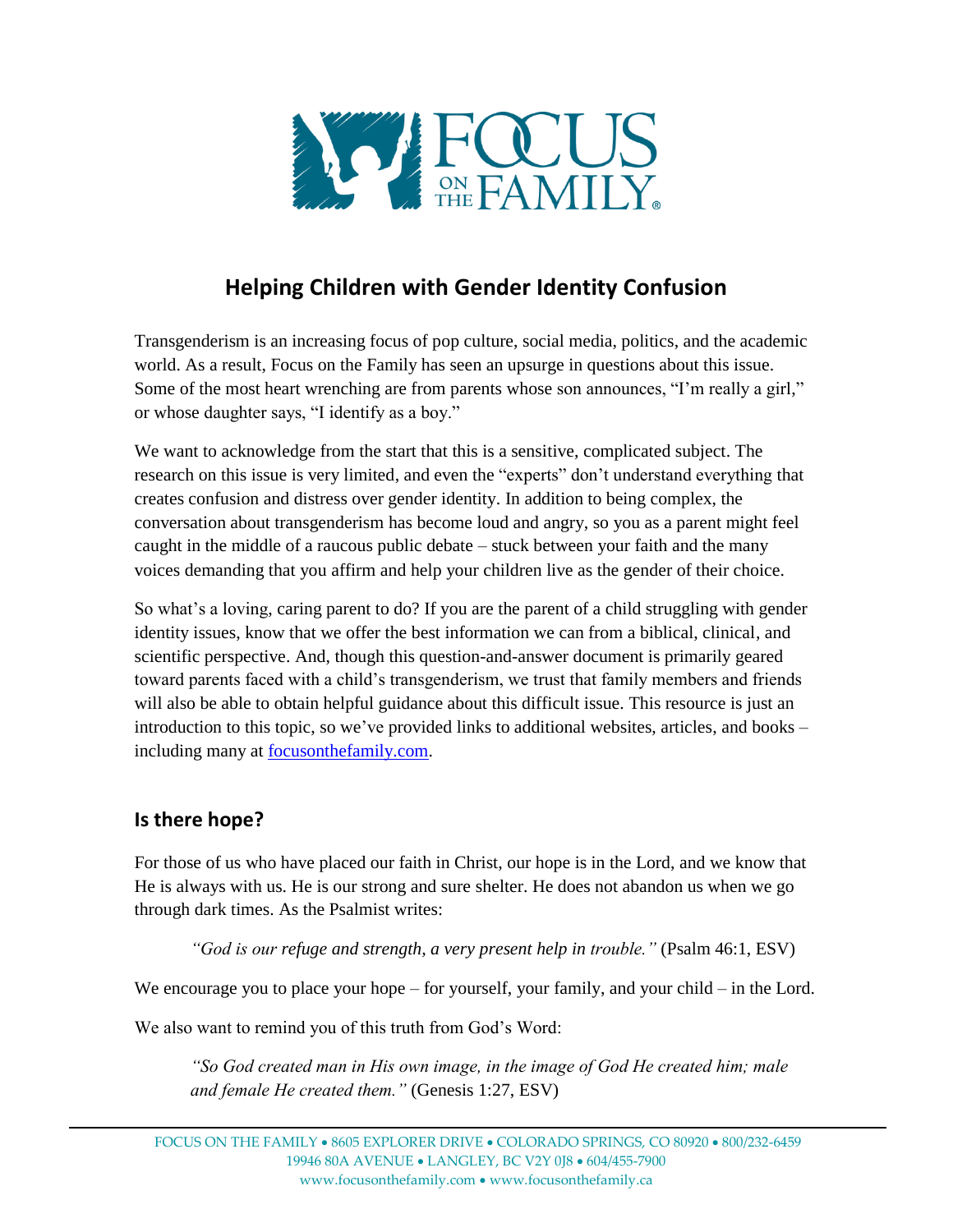Though your child may be confused or influenced by messages to the contrary, we believe there's comfort in the assurance that God created your child in His image – distinctly male or female.<sup>1</sup> We also want to emphasize that we know from testimonies and research that it is reasonable to hope that children who struggle with gender confusion will work through it to accept their God-given bodies.

There is no quick fix or easy answer, but many individuals come to embrace their biological sex and live in line with their faith as the sex they were born – male or female. They do this through a variety of means, including: faith in Christ; obedience to God's Word; the power of the Holy Spirit; godly counsel and pastoral care; prayer – their own and others; confession; forgiveness; embracing truth; and giving and receiving love and support from Christian friends and family.

As a parent you have the opportunity to encourage and nurture your child toward embracing this truth and pursuing God's design for his or her life.

# **What does the terminology surrounding "transgenderism" mean?**

People and cultures throughout history have recognized that men and women are different. They also recognize that some men struggle to achieve a masculine identity and some women struggle with their femininity. But the modern transgender movement, ideology, and activism seek to redefine God's creation of humanity, which He separated into male and female.<sup>2</sup> This movement suggests that instead of two sexes, there are a multitude of "genders."

In light of the fact that this is a recent movement, the basic terminology used is often newly invented and can change frequently. With easy access to the internet, many children, teens, and young adults see and become familiar with these terms quickly – often before you as a parent. And because transgender ideology is taught in some schools – and even pre-schools – young children may have an awareness of this terminology. Therefore, it's helpful to understand the basic terms and concepts behind this ideology while maintaining awareness that these definitions are fluid and changeable among those who create and commonly use these words.<sup>3</sup>

- **Sex** The state of being male or female.<sup>4</sup> Transgender activists differentiate between "sex" and "gender." They view "sex" as having to do with anatomy and "gender" as what a person believes, thinks, or feels about who they are.
- **Gender** A term borrowed from linguistics by the psychology profession starting in the 1950s and 60s. Until then, the noun "sex" was used to specify being male or female. Many academics adopt the idea that "gender is a social construct" – not grounded in physical reality. Some also argue that there are no real differences between men and women, so gender can be redefined or reconstructed as societies and individuals see fit. Gender activists believe that people may switch between genders and that there are a multitude of genders. Using the analogy of a computer, they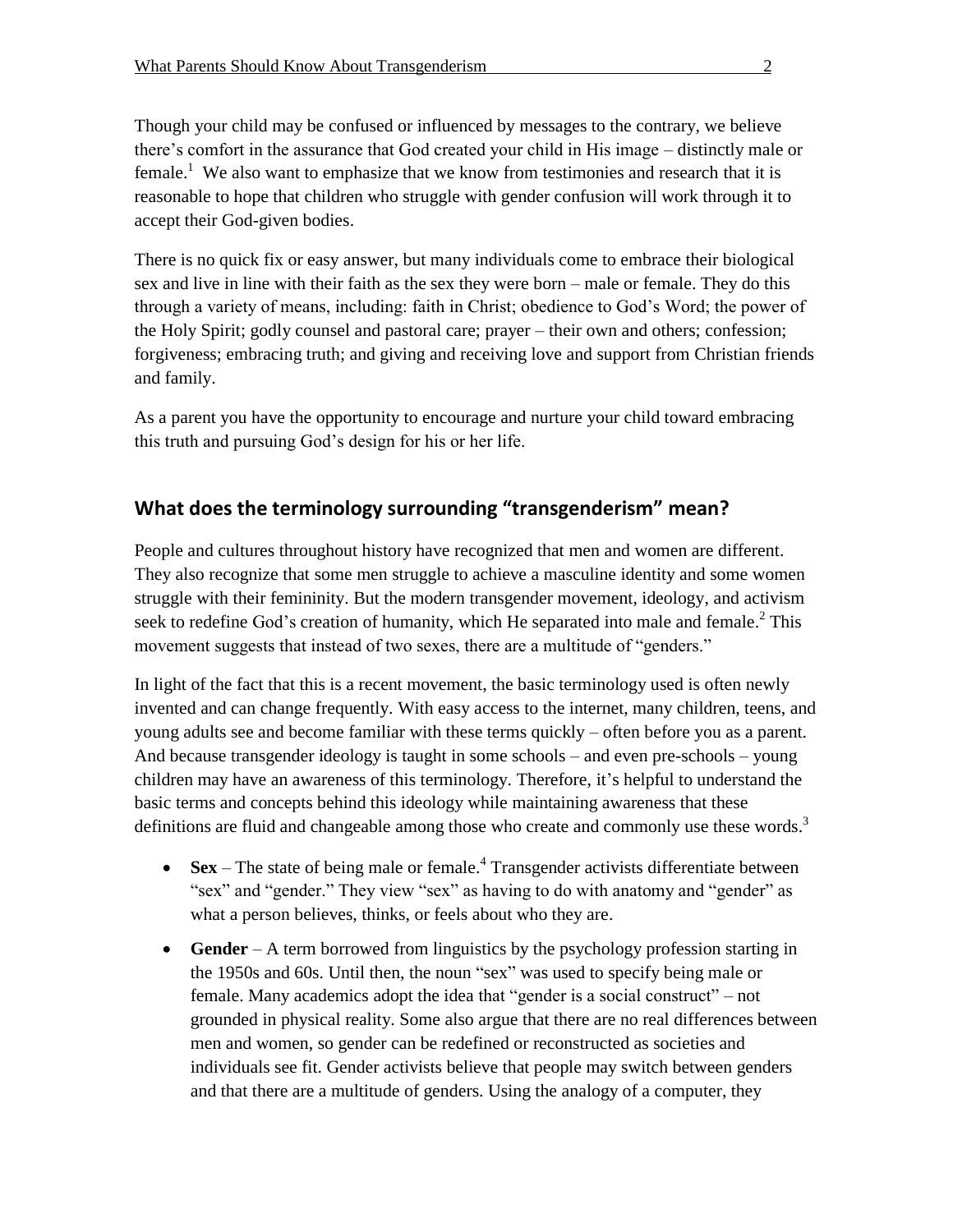acknowledge that the "hardware" (biology) is male or female, but they promote the idea that the "software" (the individual's mental and emotional perception) takes precedence over the biological sex of a person and is the determiner of gender.

- **Gender identity** How individuals see themselves internally without regard to biological sex and/or anatomy. To accommodate these various self-identifications, there are now literally dozens of terms coined to describe a person's gender identity (such as pangender, gender blender, queer, or omnigender).<sup>5</sup> It's also important to note that sexual attraction is not dependent upon someone's stated gender identity. For example, a male who self-identifies as female may be attracted to women.
- **Gender expression** How people outwardly express themselves: as male, female, some combination of the two, or neither. A person's gender expression may change from day to day. Gender expression includes language, clothing, actions, makeup, and more.
- **Transgender** A broad umbrella term covering many individuals, including those who believe their "gender" differs from their bodily sex. It includes cross-dressers (those who dress as the opposite sex), drag performers (those who perform as the opposite sex), those who believe they are neither male nor female, and those who believe they are some combination of the two. Identifying as transgender does not necessarily mean that individuals have taken hormones or undergone surgery in attempts to align their outward gender expression with their internal gender identity.
- **Cisgender** A recently coined term used to serve as an opposite to "transgender." It describes those who have never experienced a disconnect between their physical body and their perceived identity. These individuals have always readily identified in alignment with their biological sex – men as male and women as female.

More terms are being created, but though someone may identify as "transgender" or as a different "gender," there is no legal, medical, or psychological criteria or diagnosis to quantify or establish exactly what that means. The person making the claim is the sole determiner of what it means in relationship to his or her personal situation.

# **What are "gender identity disorder" and "gender dysphoria"?**

The Diagnostic and Statistical Manual of Mental Disorders (DSM), now in its fifth edition, is published by the American Psychiatric Association (APA). The DSM describes and lists the characteristics of various mental health issues. In 1980, the DSM's third edition included "transsexualism" and "Gender Identity Disorder" (GID) for the first time.

The fourth edition of the DSM described GID as "a strong and persistent cross-gender identification."<sup>6</sup> The manual provided a list of characteristics, such as when a young boy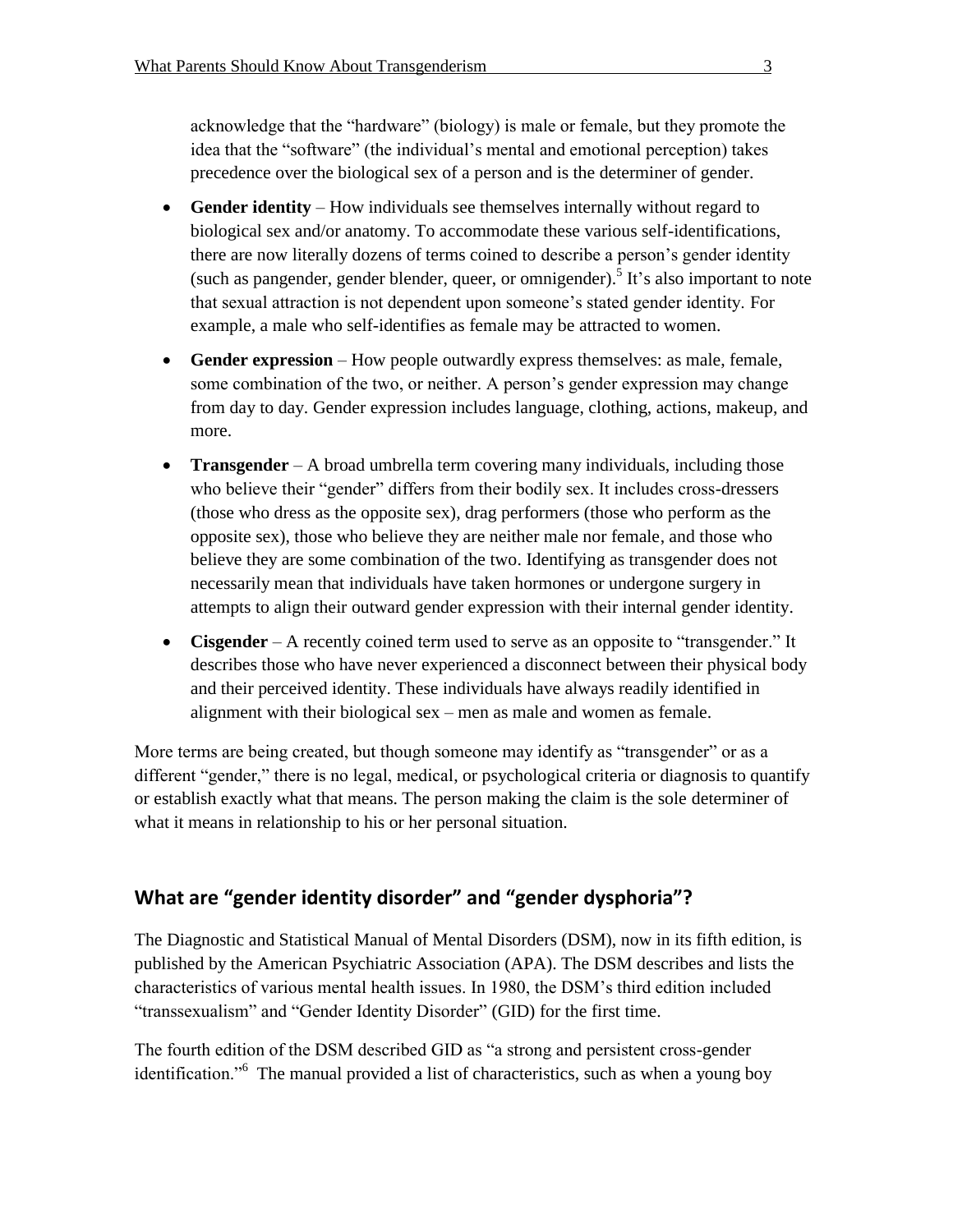repeatedly states or insists upon the desire to be a girl, strongly prefers girls as playmates, and persistently rejects stereotypically masculine clothing and activities.

The fifth edition of the DSM, published in 2013, now uses the term "Gender Dysphoria" instead of GID. A fact sheet by the APA says, "It is important to note that gender nonconformity is not in itself a mental disorder. The critical element of gender dysphoria is the presence of clinically significant distress associated with the condition."<sup>7</sup>

In simple terms, the APA no longer views it as a mental disorder when children or adults believe they are the opposite sex. Their approach is to recommend that these individuals be given access to clinical and medical care, which could include "counseling, cross-sex hormones, gender reassignment surgery, and social and legal transition to the desired gender."<sup>8</sup>

Rather than encouraging psychological treatment to help overcome the dissonance between one's feelings and biological sex, the APA, along with some other secular clinical groups, has shifted to advocating for normalizing and even celebrating a person's gender confusion. Some clinicians even use terms like "gender variant" or "gender identity creativity" and view children with gender confusion as "transgender," further promoting children's misperceptions.

On the other hand, those who affirm the Bible's teaching believe God designed us male and female in His image. Even though the human, post-Fall condition can create various challenges in life, we believe He wants young children to grow into an understanding of healthy masculinity or femininity and accept their biological sex. As a Christian parent of a genderconfused child, you may face opposition if you want to guide your child toward embracing their biological sex. This might not only come from clinicians or groups like the APA, but you also could face legal conflict. The reality is that some cities and states have passed laws that prohibit counseling for gender-confused children that would help them move toward accepting their God-given biological sex.<sup>9</sup>

# **What causes gender confusion?**

While science has learned a great deal about diseases and disorders of the human body, issues of the soul and spirit are less tangible and can be very complex. Among mental health professionals there is widespread disagreement about diagnosis, causation, and treatment of many mental health issues, including gender confusion. Unlike chemistry and physics, psychology and psychiatry are not hard sciences. In other words, there is greater subjectivity in these fields, so when speaking to issues of the human condition, the interpretations are often based on ideology and theoretical positions.

Over time, transgender activists, researchers, and clinicians have offered a variety of narratives about what causes different types of transgenderism, including: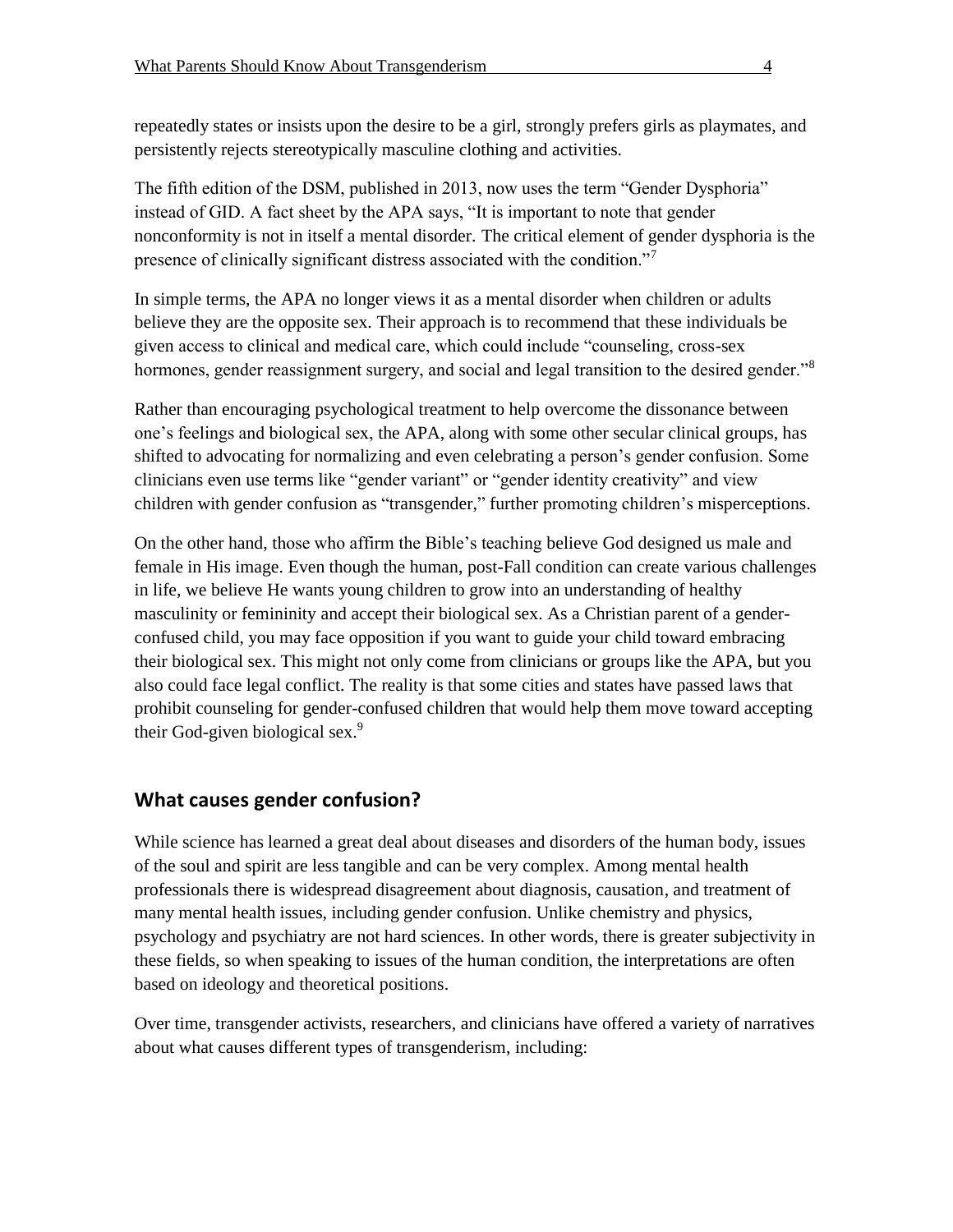- Transgender-identified individuals have a body that is one gender and a brain that is another. You'll hear a person describe himself this way: "I'm a girl trapped in a boy's body," or, "I have a girl's body but a boy's brain."
- Transgenderism is caused by hormonal imbalances during pregnancy or early childhood.
- Gender confusion is caused in boys when the brain is not masculinized by testosterone – even though the rest of the body is completely masculine (and vice versa for girls).
- Chemicals in our ecosystem may cause the masculinization of women and the feminization of men.
- Gender confusion is a type of fetish where some adolescent boys and men are aroused by putting on women's clothes. (This is sometimes called "autogynephilia" – love of oneself as a woman – or "transvestic fetishism.")
- This is just "how some kids are." It doesn't matter what causes this; we should accept them and get over it.

Some transgender activists argue that transgenderism is "scientifically proven" to be biological and innate. But the truth is quite different. Kenneth Zucker is one of the leading researchers and clinicians on gender identity disorders in children. He responds to the theories about the biological origins of transgenderism by saying, "In terms of empirical data, this is not true. It's just dogma..."<sup>10</sup>

In a review of much of the research to date, Dr. Lawrence Mayer and Dr. Paul McHugh summarize two key points about causation:

- The hypothesis that gender identity is an innate, fixed property of human beings that is independent of biological sex – that a person might be "a man trapped in a woman's body" or "a woman trapped in a man's body" – is not supported by scientific evidence.
- Studies comparing the brain structures of transgender and non-transgender individuals have demonstrated weak correlations between brain structure and cross-gender identification. These correlations do not provide any evidence for a neurobiological basis for cross-gender identification.<sup>11</sup>

So, to be as scientifically honest as possible, there are probably many contributing factors – spiritual, psychological, social, and possibly biological – that interact together and can vary for each individual. In addition, there also might even be varying types of transgenderism.

For Christians, it's clear that the post-Fall condition of humankind can be seen in many areas of life where things have gone awry. In those situations, we need to convey God's message of redemption, healing, and grace while also gently and strategically guiding a person back to the Creator's gracious intention and design.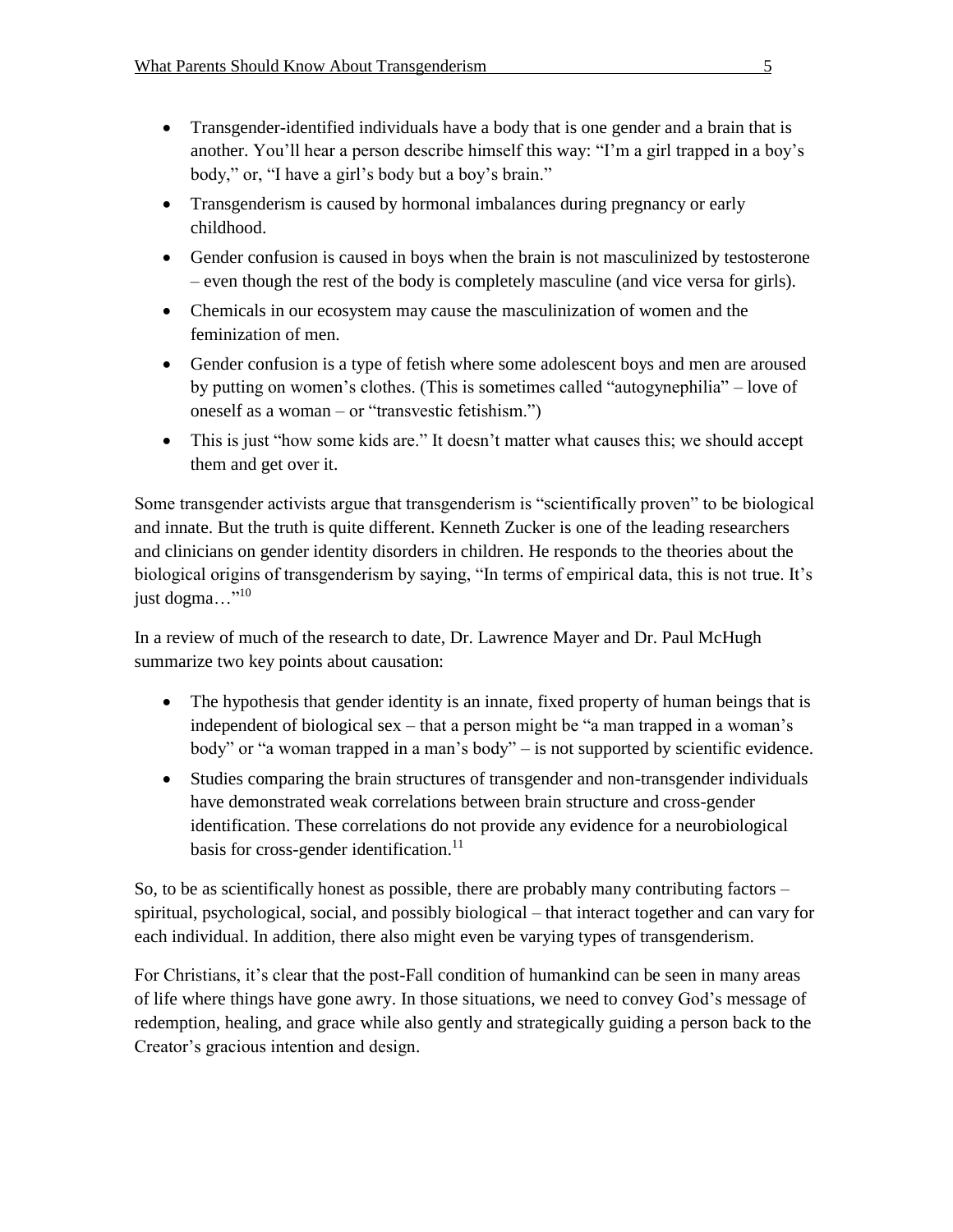# **What are some possible "contributing factors"?**

Dr. Miriam Grossman, a physician who specializes in pediatrics and child psychiatry, described in a testimony before the California State Legislature the usual progression for a child's development: "…at around age three, a boy knows that he is a boy. He identifies himself as a boy. That's called *Gender Identity*." She explains that the child then goes on to develop a sense of *Gender Stability*; that is, he knows "that he's going to grow up to be a man." And by age "six, seven at the latest," Grossman continues, a boy "is supposed to know that he cannot become a girl even if he wears a dress. And that's called *Gender Permanence*."

Since we live in a broken world where all of us experience the complex results of sin within our social and familial systems, some children have difficulty navigating these normal developmental phases. They are derailed from the usual process of aligning their identity with their body. Here are just a few factors that, singly or in combination, might contribute to gender confusion:

- Two clinicians with decades of experience, Kenneth Zucker and Susan Bradley, note that one factor for children is "a high level of anxiety or insecurity."<sup>12</sup>
- Zucker and Bradley also note that there may be stressors in a family during a child's first three years of life, including "loss of important family members, illness in parents or children, and intense parental conflict."<sup>13</sup>
- Some recent studies and reviews suggest a link between autism and gender confusion. This may suggest neurological issues play a role for some children.<sup>14</sup>
- For girls, the American College of Pediatricians (ACPeds) notes that though there are not systematic studies, clinical observations suggest relational difficulties may lead a daughter to disidentify with her own femininity.<sup>15</sup>
- ACPeds also suggests that sexual abuse may be a factor for some children, as some victims of sexual abuse struggle with their gender identity. In addition, some reports correlate higher levels of childhood sexual abuse among the transgender population. ACPeds cautions that more research is needed to determine if there may be a causal link with transgenderism. $16$
- The rise of social media, coupled with increased attention on and celebration of transgenderism, may be leading to a greater number of children and adolescents identifying as transgender – a sort of "social contagion." There is anecdotal support for this, as the past few years have seen a significant rise in referrals to clinics. In the U.S., the number of transgender youth clinics grew from a single clinic in 2007 to 40 by  $2015.<sup>17</sup>$
- Those struggling with gender confusion children, adolescents and adults also exhibit higher rates of a number of additional psychological, relational, and developmental issues, including depression, suicidality, isolation, difficulties with peer relationships, anxiety disorders, and substance abuse issues.<sup>18</sup>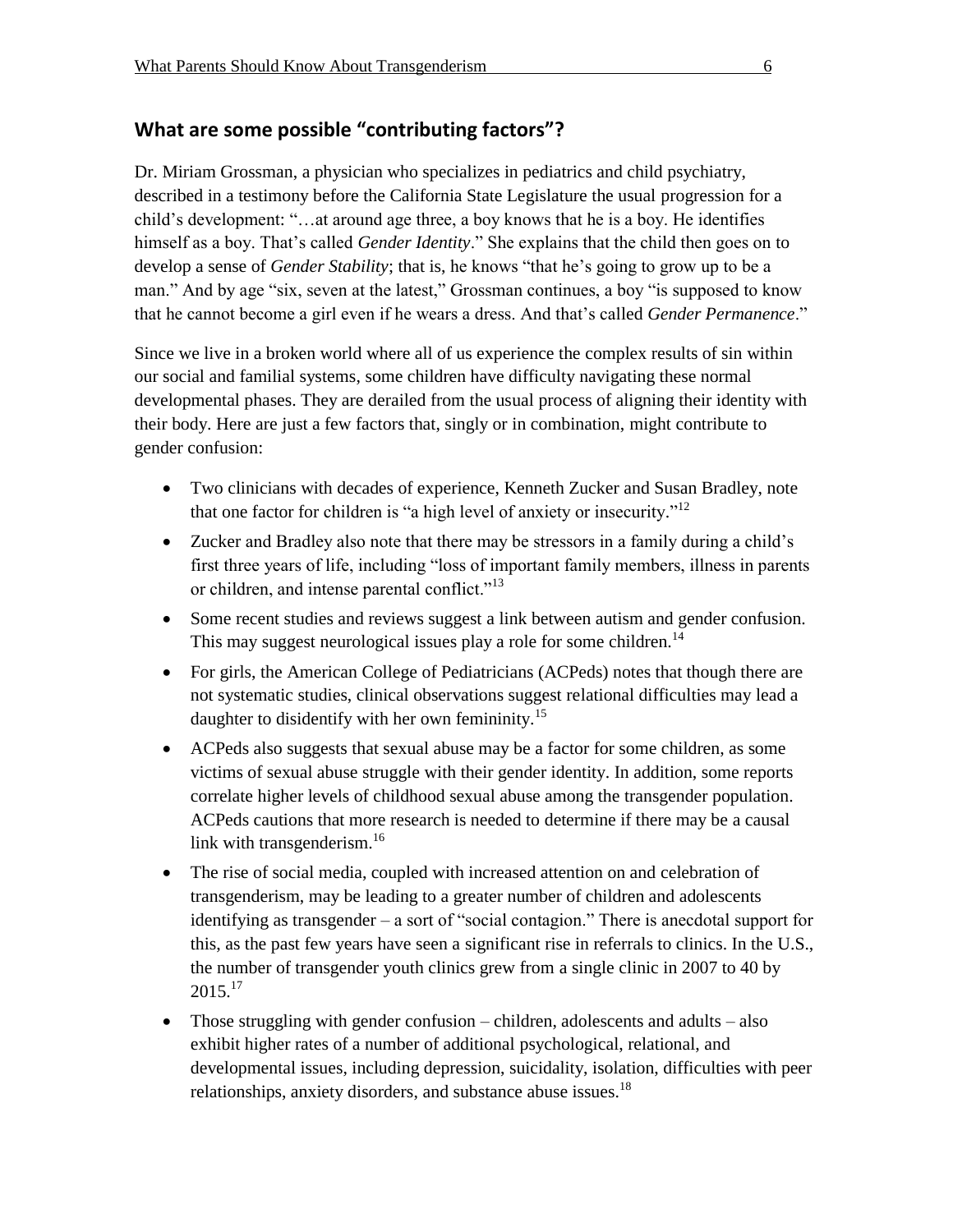It appears there's not simply a single influence that creates circumstances where a child struggles with gender confusion or comes to eventually identify as transgender. With this in mind, we strongly encourage you as a parent to consider seeking Christian counseling from a qualified provider who has experience dealing with areas of sexuality, as well as training in family systems dynamics. As a first step in exploring that possibility, we invite you to call the Focus on the Family counseling line at 1-855-771-HELP (4357).

# **Will most children "get over" their gender confusion?**

Yes. Most children who are reported to have early symptoms of gender confusion eventually resolve the issue and become congruent with their biological sex. While a small percentage of children might continue to struggle with gender confusion beyond childhood, research done by leading scholars consistently finds that the vast majority of children identify with their biological sex by the time they reach puberty.<sup>19</sup> Generally, this change takes place from ages 10 to 13.

During this crucial time, children often drop their gender-variant behavior and identity. This, however, may require gentle, affirming, non-reactive strategies that do not shame the child, but which also avoid accentuating and encouraging the gender breach. A Christian counselor with expertise in providing guidance to those with gender identity confusion can be a tremendous help to the child and family as they work through this process.

Scholars in the Netherlands recognize three factors of maturing that influence a child to identify with his or her biological sex:

- **Changing social environment**  As the social differences between girls and boys increase during these ages, it was noted that "*The greater social distance between the sexes …seemed to create a desire to add gender typical interests to their repertoire.*" Happily, these children "*indeed started to experience a stronger affiliation with children of their own gender and more often initiated and enjoyed same-gender friendships*."<sup>20</sup>
- **Changing bodies** Both the anticipation of and the actual changes in children's bodies at puberty seemed to have a significant effect. It was as if their bodies were telling these children, "Now this is who you actually are. See how you're developing?"
- **Falling in "love"** Both changing bodies and social environments lead to another very significant development: the onset of infatuations and the development of sexual feelings. While we trust this information provides reason for hope, we also need to add a word of caution. Some children, though no longer dealing with gender confusion, do develop sexual attractions toward their same sex. Even those who don't struggle with homosexuality may still need help to gain deeper healing and personal peace as they work toward healthy relationships and self-acceptance of their biological sex.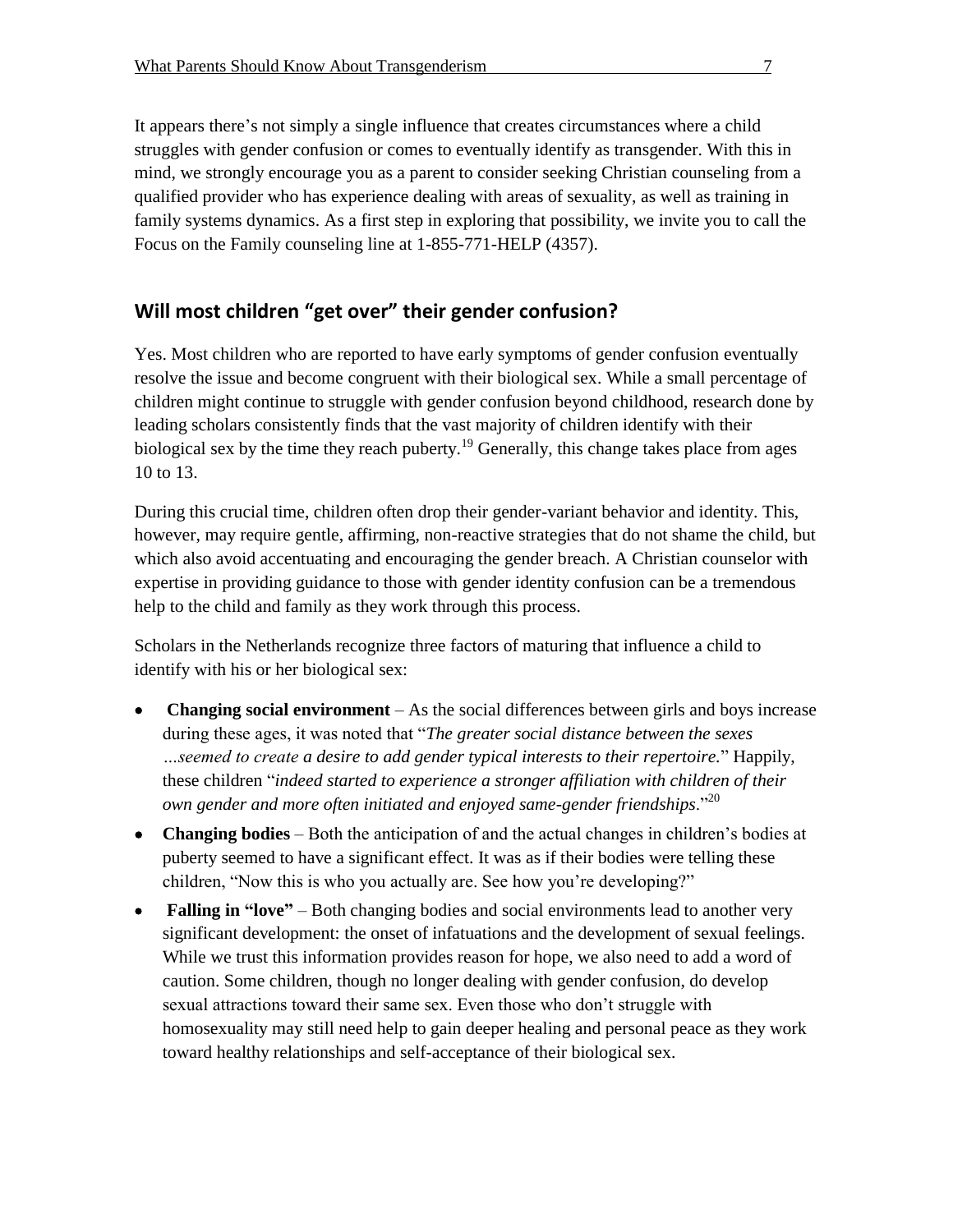# **Do experts recommend that parents allow gender-confused children to present and live as the opposite sex?**

Although there are now numerous clinics in the U.S. that embrace gender dysphoria as a diversity to celebrate, encouraging children to live as the opposite sex, many leading experts do not recommend this. Even in the Netherlands, where transgenderism is widely accepted, "The Dutch Model," developed and practiced by the Amsterdam Gender Identity Clinic (AGIC), recommends:

*… that young children not yet make a complete social transition (different clothing, a different given name, referring to a boy as "her" instead of "him").*<sup>21</sup>

Children who are allowed or encouraged to live as the opposite sex were followed over time, and some reported how difficult it was for them to decide, take action, and explain to those around them that they wanted to switch back and live according to their birth sex. While we do not support or endorse this model in its entirety, we do agree with the AGIC on this point. Even this liberal organization explains that for parents who feel they need to accept and facilitate their child's transgender desires, research shows that this "contributes to their child's lack of awareness of these [negative] consequences."<sup>22</sup>

Other professional groups agree that children should not be influenced to pursue their desire to identify with a gender opposite of their biological sex. The Christian Medical and Dental Associations (CMDA) writes:

*… Parents should guide their children in appropriate gender identity development. For children who are experiencing gender identity confusion, the Christian community should provide appropriate role models and informed guidance.*<sup>23</sup>

The American College of Pediatricians also argues against the current trend toward encouraging gender-confused children to live as the opposite sex. They note that this is a moral and ethical issue. So from a Christian perspective, as we seek to live in grace and truth, treatment should focus on helping children embrace their God-given biological reality. They write:

*The norm for human development is for an individual's thoughts to align with physical reality; for an individual's gender identity to align with biologic sex. People who identify as "feeling like the opposite sex" or "somewhere in between" or some other category do not comprise a third sex. They remain biological men or biological women. GD [Gender Dysphoria] is a problem that resides in the mind not in the body. Children with GD do not have a disordered body – even though they feel as if they do.* 24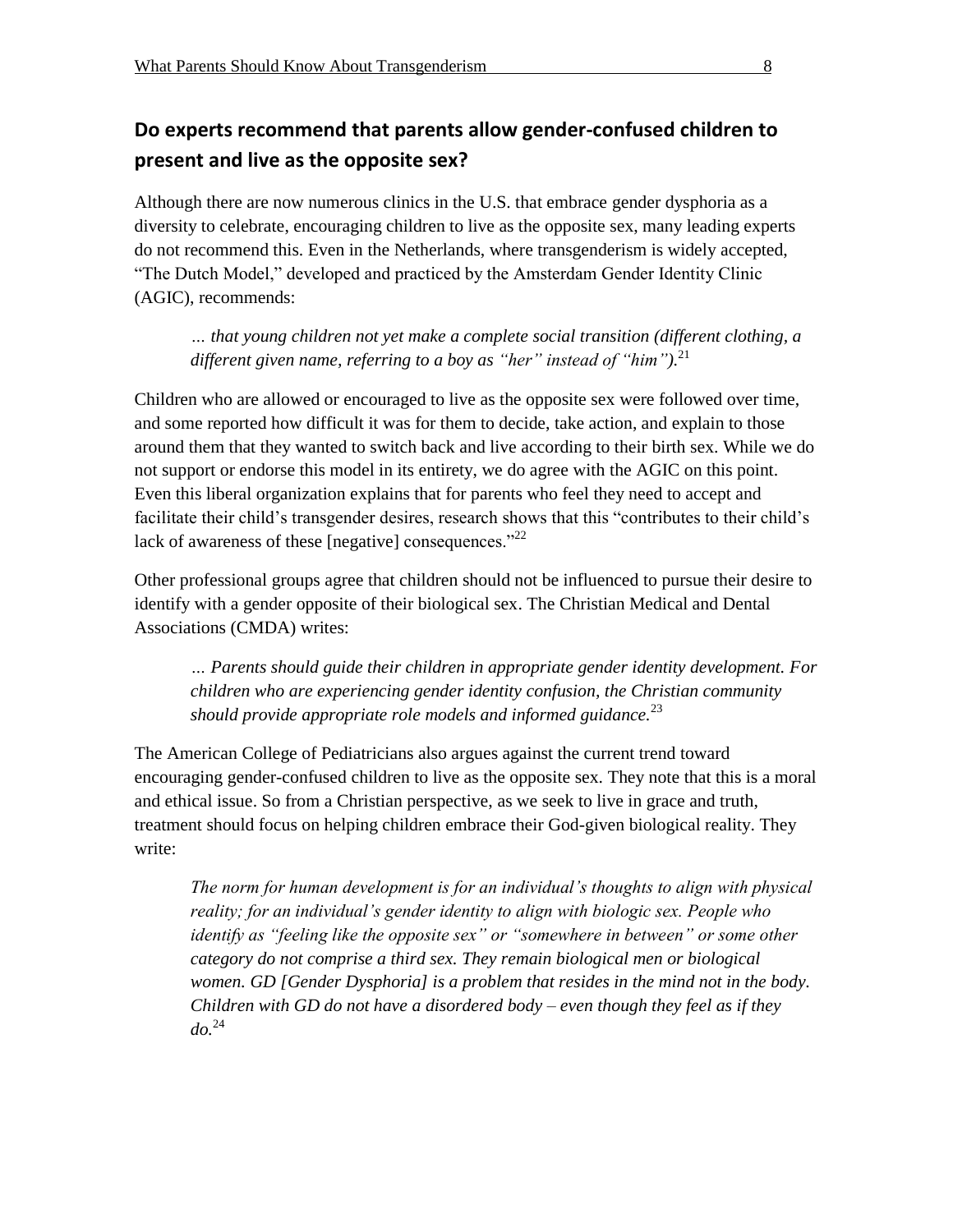The group shares the recommendation of expert Kenneth Zucker "that gender-dysphoric prepubertal children are best served by helping them align their gender identity with their anatomic sex."<sup>25</sup>

### **What can parents do?**

- As a parent, you will want to artfully and strategically intervene with your child in the event he or she exhibits signs of gender confusion. It is advisable to work with a skilled, objective family therapist – one who shares your worldview – to develop a specialized, individualistic, and adjustable plan.
- It is important for you to continue to develop and improve your relationship with your son or daughter. Avoid provoking shame and guilt in your child that will complicate your relationship. Do whatever you can to express your love for your child as a one-of-a-kind masterpiece made fearfully and wonderfully in the image of their Creator.
- Gently encourage your child to develop same-sex friendships with other children and to connect with adult role models of your child's birth sex. Talk with your child about how same-sex friendships can develop and grow.
- Help your child develop a wide range of interests and play activities that match their biological sex. While gender-neutral (and even some typically gender-opposite) activities should not be completely off-limits, you should seek a sensible middle ground.
- Gender-variant children are often highly sensitive and vulnerable to developing a negative sense of self. This situation may sometimes tempt you to agree with, facilitate, or even encourage your dysphoric child's wishes. But this type of reactive accommodation and encouragement is *not* the remedy to a healthier sense of self in such children. Affirm your child without emphasizing gender issues.
- Establish healthy and safe environments for your child. Help him or her develop skills to handle circumstances where there may be natural negative reactions to their expressions of dysphoria. As part of this process, set guidelines regarding what is and is not acceptable, helpful, or wise behavior in various social settings.
- Children also need help dealing with disappointment and frustration. Clothing, hormones, and surgery cannot turn a boy into a girl or a girl into a boy, despite a child's deepest wishes and desires. Your child will need assistance navigating the frustration, anger, and grief as he or she works through thoughts and feelings related to gender dysphoria.
- It's vital that parents be united in their approach. If there is conflict between you and your spouse concerning how to respond to your gender-confused child, your child will certainly recognize this, and it will make helping him or her more difficult. You may want to seek out a trained Christian marriage therapist who can assist you in coming to agreement about how best to help your child and also to strengthen your marriage.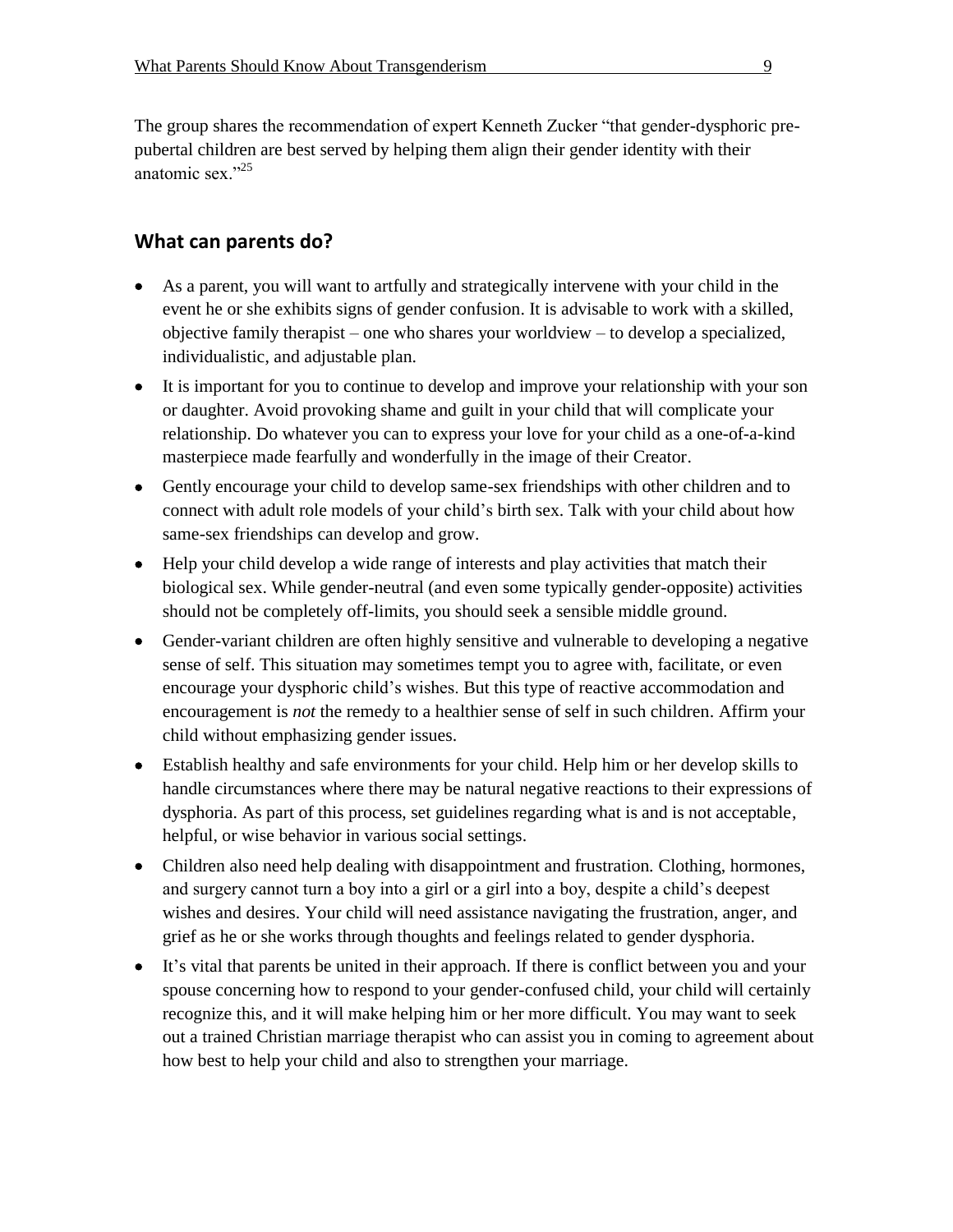- Be open to a family system assessment by a knowledgeable, well-trained, and compassionate family systems therapist who shares your worldview and might help objectively detect the various roles, if any, that the child's symptoms play in the family. Sometimes a child's symptoms serve as "messengers" to the entire family unit. It's important to become aware of how symptoms may unknowingly be impacted by family dynamics and to consider what changes could be helpful. This assessment requires objective outside help from someone trained in family therapy.
- Parents can provide valuable guidance by explaining to their children that it is okay for a boy or girl to have interests that are different from "most" boys and girls, while still helping them to identify with their biological sex. For a comprehensive treatment of this topic, you may wish to read Glenn Stanton's book *[Secure Daughters, Confident Sons: How](https://store.focusonthefamily.com/secure-daughters-confident-sons)  [Parents Guide Their Children into Authentic Masculinity and Femininity](https://store.focusonthefamily.com/secure-daughters-confident-sons)*.

### **Remember you are not alone!**

We began with a reminder that God is with us and for us. The author of Lamentations experienced great challenges and saw many negative events come against the people he loved. Yet, in the midst of these grievous circumstances that prompted a heart-wrenching lament, he writes,

*"The steadfast love of the Lord never ceases; his mercies never come to an end; they are new every morning; great is your faithfulness."* (Lamentations 3:22-23, ESV)

Know that God is gracious and good even when we as parents walk through painful circumstances and don't know what to do.

Here at Focus on the Family, we are committed to helping you and your family through life's challenging situations in whatever way we can. That's why we've listed below further resources to assist you in understanding and responding to your child during this difficult and confusing time. And please give us a call at 1-855-771-HELP (4357). One of our licensed family counselors would be glad to speak with you, both to offer a consultation and a time of supportive prayer.

#### **Resources**

[BOYS GIRLS OTHER: Making Sense of the Confusing New World of Gender Identity](https://www.familyfirst.org.nz/research/gender-2015/) This downloadable resource from Family First New Zealand and Glenn T. Stanton provides insight about transgenderism in the culture.

#### [Gender Dysphoria](https://www.acpeds.org/the-college-speaks/position-statements/gender-dysphoria-in-children) in Children

This position statement contains helpful analysis from the American College of Pediatricians. Their website has [other helpful resources on sexuality and gender issues.](http://www.acpeds.org/the-college-speaks/position-statements/sexuality-issues/gender-identity-issues-in-children-and-adolescents)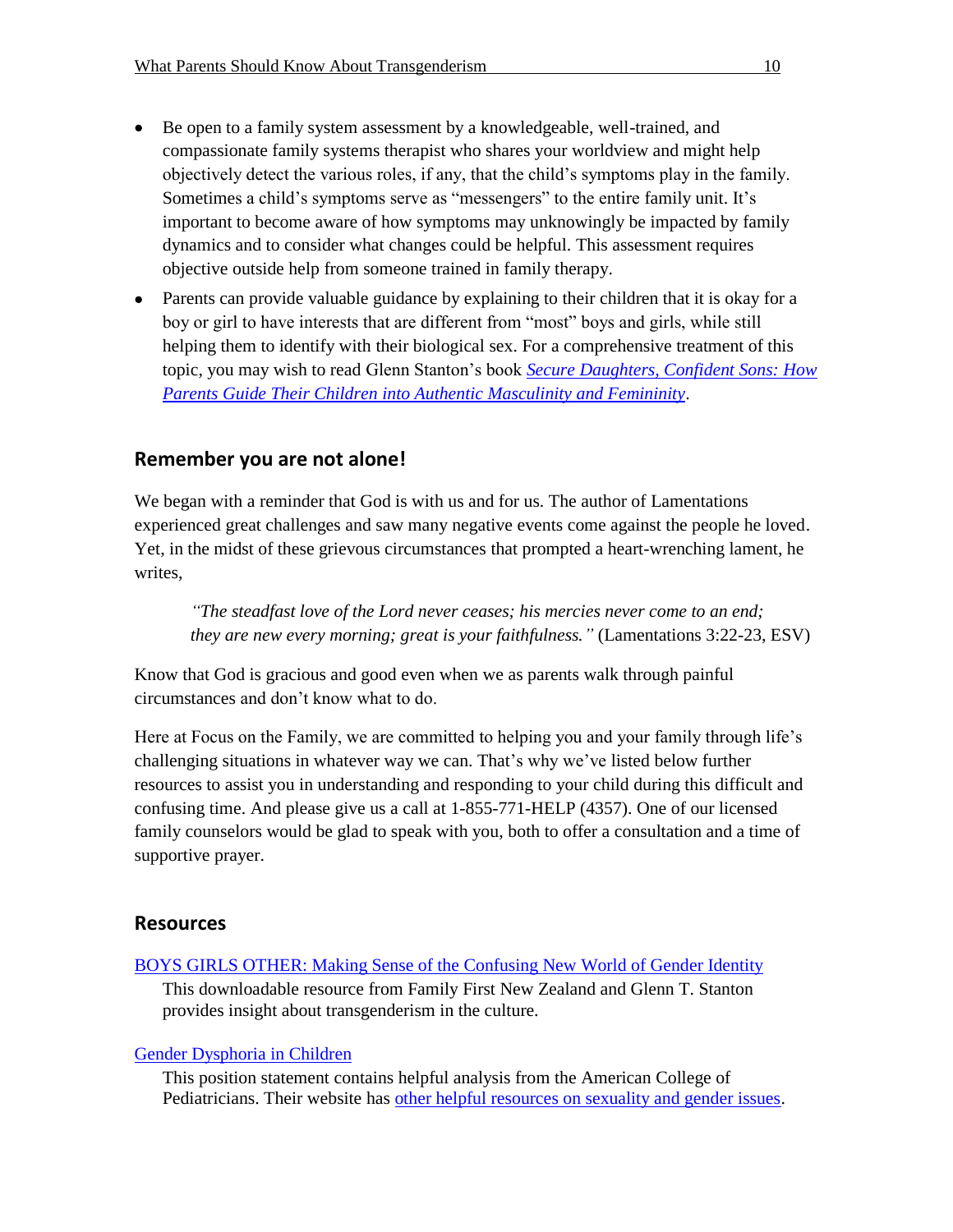#### [Linda's Story: Transsexuality Transformed](http://www.lindaseiler.com/lindas-story.html)

Linda Seiler, an ordained Assemblies of God minister and the director of Chi Alpha Christian Fellowship at Purdue University, shares her story of leaving lesbianism and transgenderism. Her website has other helpful resources for those struggling with these issues.

## *[My Genes Made Me Do It! Homosexuality and the Scientific Evidence](http://www.mygenes.co.nz/)*

Although the website and book deal primarily with homosexuality, Dr. Neil and Briar Whitehead also review and analyze some of the research on transgender issues.

### [Resources for Transgenderism and Gender Identity Disorder](http://www.focusonthefamily.com/socialissues/sexuality/transgenderism/resources-for-transgenderism-and-gender-identity-disorder)

This is a list of Christian counselors and ministries providing help for those struggling with gender identity issues, as well as support for their families and friends.

#### *[Secure Daughters, Confident Sons: How Parents Guide Their Children into Authentic](https://store.focusonthefamily.com/secure-daughters-confident-sons)  [Masculinity and Femininity](https://store.focusonthefamily.com/secure-daughters-confident-sons)*

This book by Focus on the Family researcher Glenn T. Stanton helps parents raise confident, secure children in a gender-confused world.

### [Sexuality and Gender: Findings from the Biological, Psychological, and Social Sciences](http://www.thenewatlantis.com/publications/number-50-fall-2016)

Published by *The New Atlantis*, Dr. Lawrence S. Mayer and Dr. Paul McHugh analyze the current research about sexual orientation and gender identity.

## *[Transgender: A Talking Points Book](https://store.focusonthefamily.com/talking-points-transgender)*

Pastor and author Vaughan Roberts offers helpful, compassionate, biblical advice in this short, easily accessible book.

#### [Transgender Identification Ethics Statement](https://cmda.org/resources/publication/transgender-identification-ethics-statement)

This presents a biblically based position from Christian Medical and Dental Associations. Their website also has [other helpful articles and resources about sexuality.](https://cmda.org/issues/detail/sexuality)

# [Transgenderism: Blurring the Lines](http://www.focusonthefamily.com/socialissues/citizen-magazine/transgenderism-blurring-the-lines/transgenderism-blurring-the-lines)

This series of articles includes a testimony of healing from transgenderism.

[Understanding "Transgenderism"](http://www.focusonthefamily.com/socialissues/sexuality/transgenderism/understanding-transgenderism)

This webpage lists Focus' articles, blogs and help questions related to this subject.